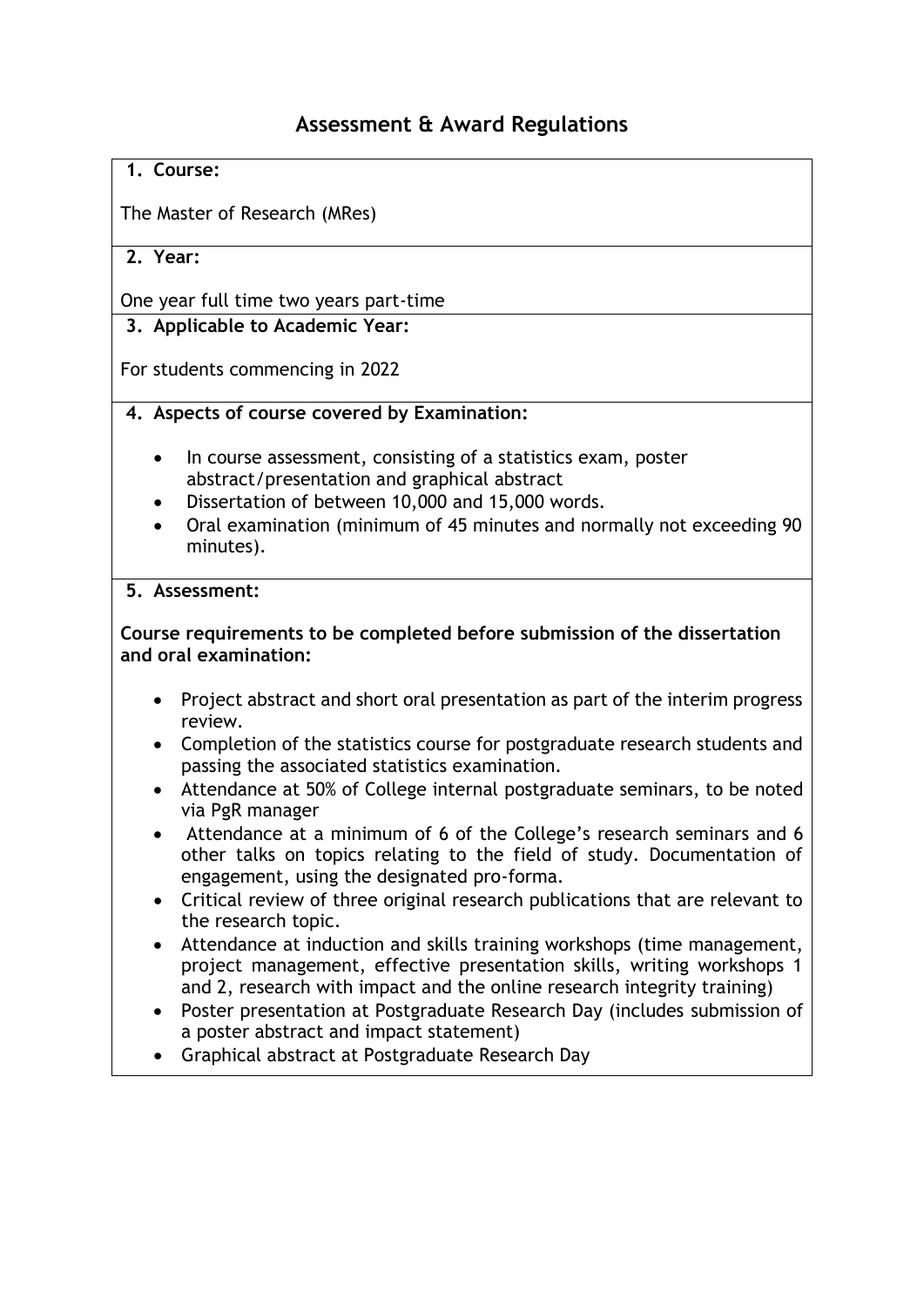# **6. Marking Criteria:**

Plagiarism software will be used for all written assignments

In-course assessment and dissertation - see the College's Common Marking Scheme

[https://www.rvc.ac.uk/about/the-rvc/academic-quality-regulations](https://www.rvc.ac.uk/about/the-rvc/academic-quality-regulations-procedures#panel-exams-assessment)[procedures#panel-exams-assessment](https://www.rvc.ac.uk/about/the-rvc/academic-quality-regulations-procedures#panel-exams-assessment)

Oral examination – see the College's marking scheme for Masters Research Project Oral Exams

[https://www.rvc.ac.uk/about/the-rvc/academic-quality-regulations](https://www.rvc.ac.uk/about/the-rvc/academic-quality-regulations-procedures#panel-exams-assessment)[procedures#panel-exams-assessment](https://www.rvc.ac.uk/about/the-rvc/academic-quality-regulations-procedures#panel-exams-assessment)

### **7. Allocation of marks and any additional requirements:**

• In course assessment (10%), Dissertation (70%); Oral (20%). The in-course assessment comprises: statistics examination (5%), poster abstract/presentation (3%) and graphical abstract (2%).

# **8. Requirements to Pass the MRes:**

- A mark of 50% or more for the combined elements (in-course assessment, dissertation and oral examination).
- Completion of non-marked compulsory elements (seminar attendance, critical reviews, workshop attendance)

# **9. Consequence of Failure:**

A student who fails the statistics examination will be required to resit at the earliest available opportunity (mark will be capped at 50%). Subsequent failure at the re-sit examination will require the student to meet with the College statistician to discuss the reasons for their poor performance and to identify ways of improving their understanding of statistical methods, which may require referral to the Student Performance and Development System (SPDS) and/or Advice Centre, if additional support (e.g. numeracy) is considered necessary. In addition, examiners will be informed of this result prior to the oral examination and asked to specifically question the student's understanding of the data analysis presented in the dissertation.

A student who fails overall at the first attempt shall be given an opportunity to revise and resubmit the dissertation (normally a maximum of 3 months after the viva date) and will be required to re-sit the oral examination, if this mark was less than 5/10. In terms of in-course assessment, the student can elect to carry forward their marks, but will be given the opportunity to resubmit their graphical abstract and/or retake the poster presentation, if these scored less than 5/10. A student